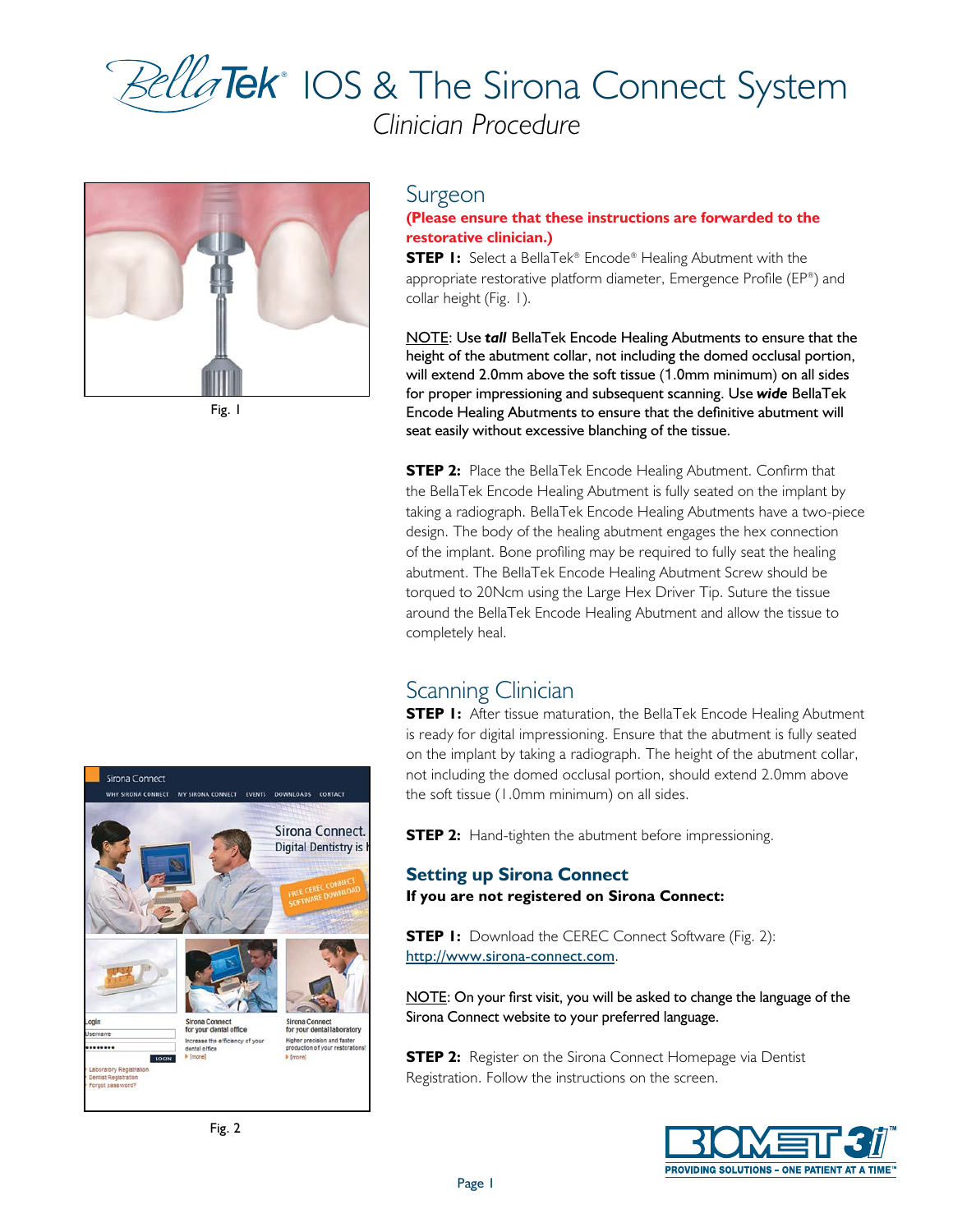# ® IOS & The Sirona Connect System *Clinician Procedure (Cont'd)*



Fig. 3

### **STEP 3: Setting up <b>BIONET** 3<sup>*j*</sup> as a laboratory on Sirona **Connect (Fig. 3).**

- •Log into your account on the Sirona Connect homepage.
- •Click "my favorite labs".
- • Type "BIOMET" as the company name, delete the preset zip code and then click "Search".
- • Results will show an entry "BIOMET *3i* PSP". Click "Add" to add BIOMET *3i* to your laboratories.



Fig. 4



Fig. 5

# **Workflow for a BellaTek® Encode® Case**

# **STEP 1: Creating the case – Phase "Administration" (Fig. 4).**

- •Open your CEREC Connect Software.
- •Create a patient and a case.
- •Select the teeth to restore.
- •Select "Single Tooth Restoration".
- •On the next screen, select "crown" and "fully anatomical crown".
- •Click material selection.
- •Proceed to phase "Scan".

## **STEP 2: Scan the BellaTek Encode Healing Abutment – Phase "Acquisition" (Fig. 5).**

- •Scan the healing abutment.
- •Proceed to step "CONNECT".

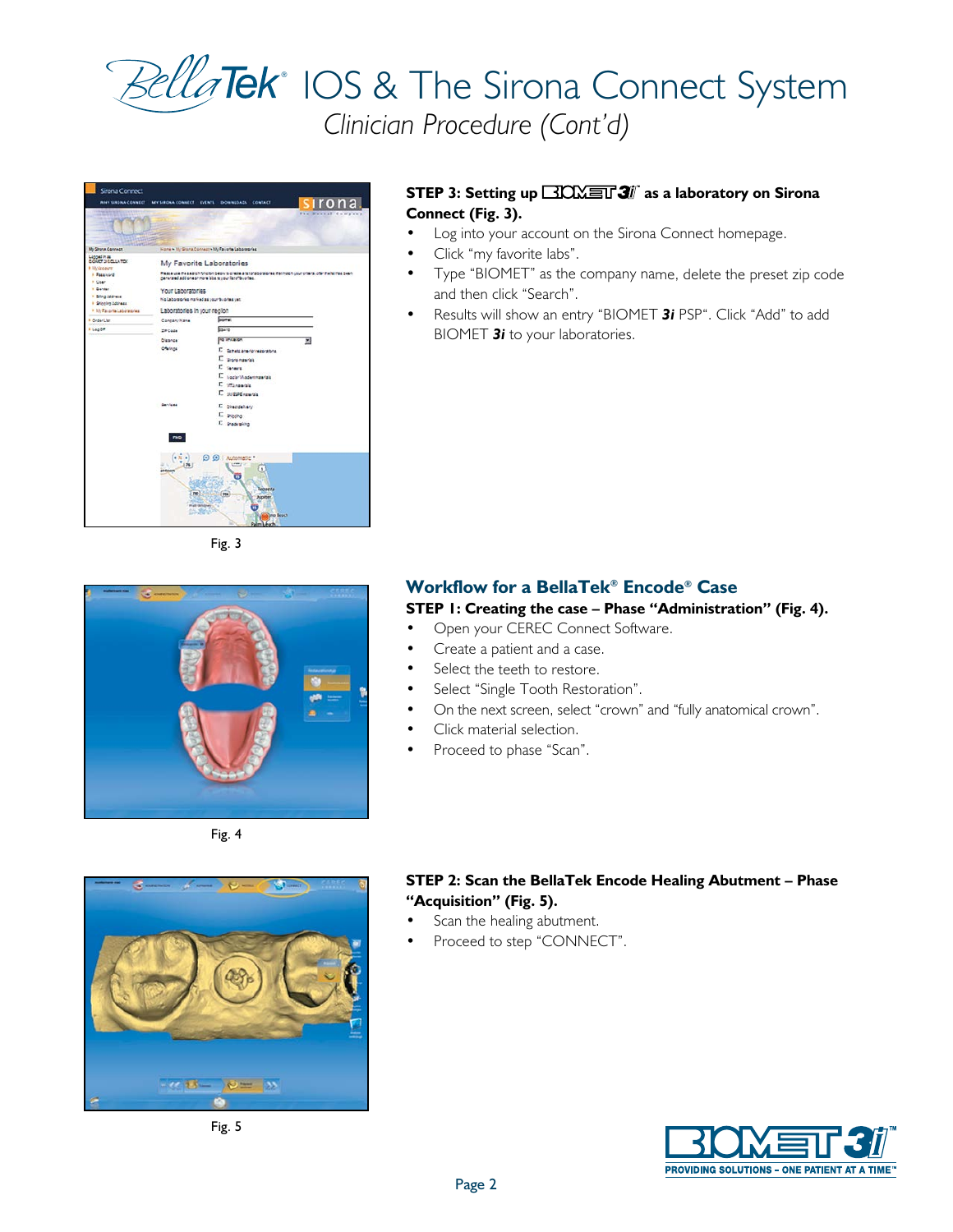













### **STEP 3: Create the BellaTek® Encode® Work Order – Phase "Connect".**

• Sign into the system with your Sirona Connect login data (Fig. 6).

- The patient data will be uploaded automatically (Fig. 7).
- Click "Enter Order Data".
- Select "BIOMET 3i PSP" as the laboratory.
- Choose the preferred delivery date. Calculate six working days for delivery of titanium and eight working days for zirconia abutments.
- Click "Add additional information".
- Open Windows Explorer by pressing Windows  $+ E$  keys. Please leave Sirona Connect running in the background.

- Go to the BIOMET *3i* BellaTek Encode Work Order Form template **http://encodeworkorder.biomet3i.com** (Fig. 8). NOTE: It is suggested to create a central folder for this file, allowing you quick access.
- Fill in the Work Order Form. Please be aware that due to the full digital process, Robocast models and duplicate abutments will not be available.
- Save the form.

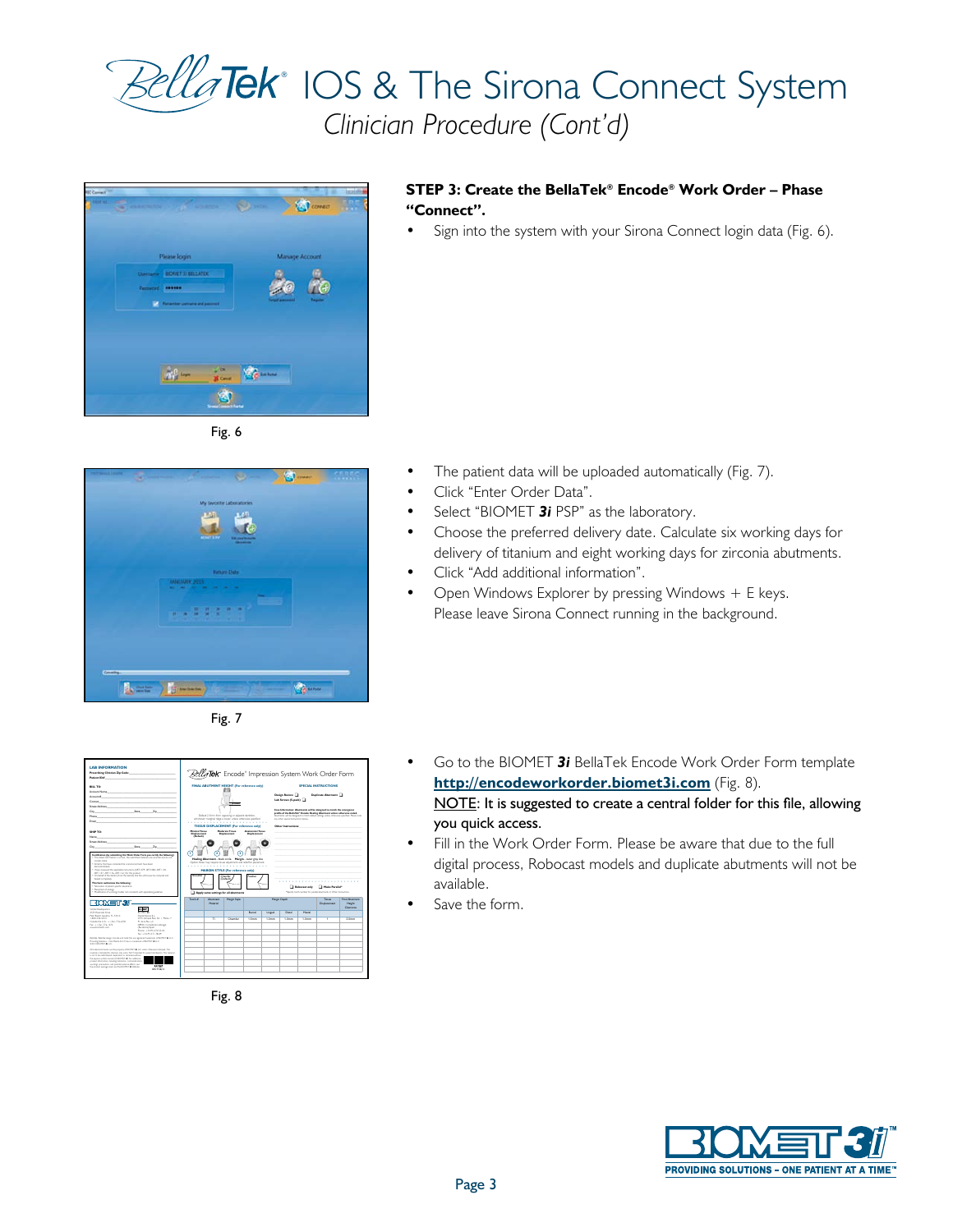







Fig. 10

- •Return to the Sirona Connect Portal (Fig. 9).
- •Click "Additional Files" and upload the  $\Box$  OM  $\equiv$   $\Box$  BellaTek® Encode® Work Order Form.
- • Use the "Additional Instructions" text field to provide additional information.

- • Click "Add to cart" to go to the cart screen. Here you can review your work order and checkout (Fig. 10).
- •You have to type in your login credentials.
- •Click "Send cart" to finish the ordering process.
- •You can now close the portal.

#### **STEP 4: Production and delivery of the BellaTek Encode Abutment**

- • You should receive an order confirmation email from BIOMET *3i* within 24 hours (business day).
- • If you have not received an order confirmation email within 48 hours, please contact us as stated on the last page.
- • Within 48 hours of receiving your order confirmation, you will receive a design that you will have to confirm. If you need design changes, please contact BIOMET *3i* as stated in the email.
- • After you have confirmed the design, BIOMET *3i* will produce and ship the abutment.

#### **STEP 5: Seat the final BellaTek Encode Abutment**

**•** BellaTek Encode Healing Abutments have a two-piece design. First, remove the BellaTek Encode Healing Abutment Screw using the Large Hex Driver. The body of the BellaTek Encode Healing Abutment can then be removed by pulling it from the implant (Fig. 11).

NOTE: BellaTek Abutments and components are not sterile when delivered. Autoclave prior to patient use. Steam autoclave sterilize in a single pouch for a minimum of 20 minutes at a temperature of 270°- 275°F (132°- 135°C).





Fig. 11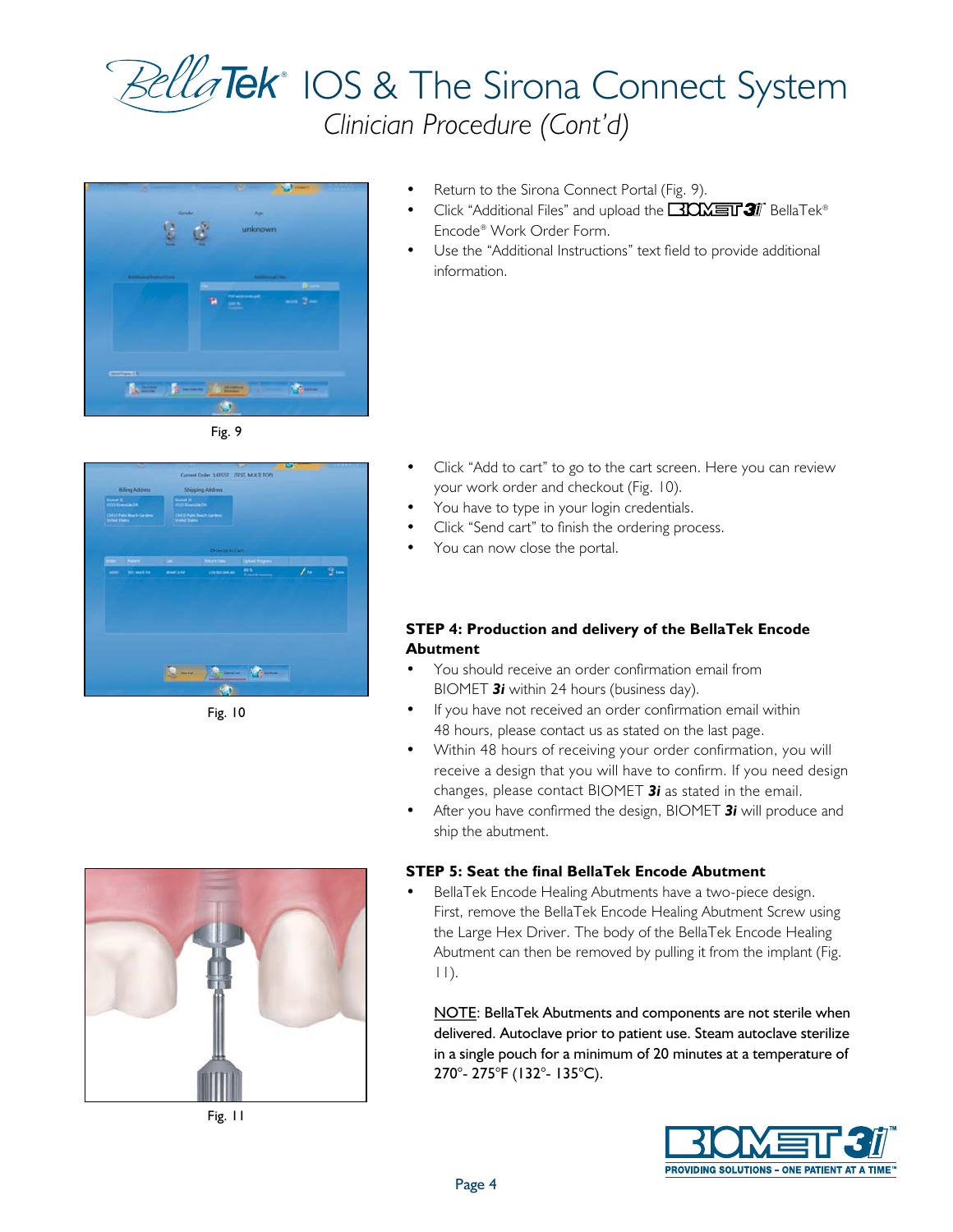# ® IOS & The Sirona Connect System *Clinician Procedure (Cont'd)*



Fig. 12

#### **For Certain® Internal Connections:**

Activate the fingers on the BellaTek® Abutment using the QuickSeat® Activator Tool. Locate the tooth number on the buccal aspect of the abutment to orient the abutment position. Place the definitive BellaTek Abutment into the implant, line up the hex and press until feeling the tactile click. Thread a Certain Gold-Tite® Hexed Screw into the implant until finger tight. Radiograph the interface to verify an accurate fit.

#### **For External Hex Connections:**

Locate the tooth number on the buccal aspect of the abutment to orient the abutment position. Place the definitive BellaTek Abutment onto the implant, engaging the hex. Thread a Square Gold-Tite Screw into the implant until finger tight. Radiograph the interface to verify an accurate fit.

NOTE: If there is not enough space to create a number, a line will be placed on the buccal surface of the definitive BellaTek Abutment for orientation purposes.

#### **STEP 6: Scan the final BellaTek Abutment**

- Scan the abutment intraorally to create the final restoration (Fig. 12).
- Please use, depending on your scenario, either CEREC software (if you want to produce the restoration on your own), or the CEREC Connect software (if you would like a laboratory to produce your restoration).
- **•** Once the restoration is completed, try in the restoration on the definitive BellaTek Abutment and check the occlusion, marginal fit and interproximal contacts. Make adjustments as necessary (Fig. 13).



Fig. 13